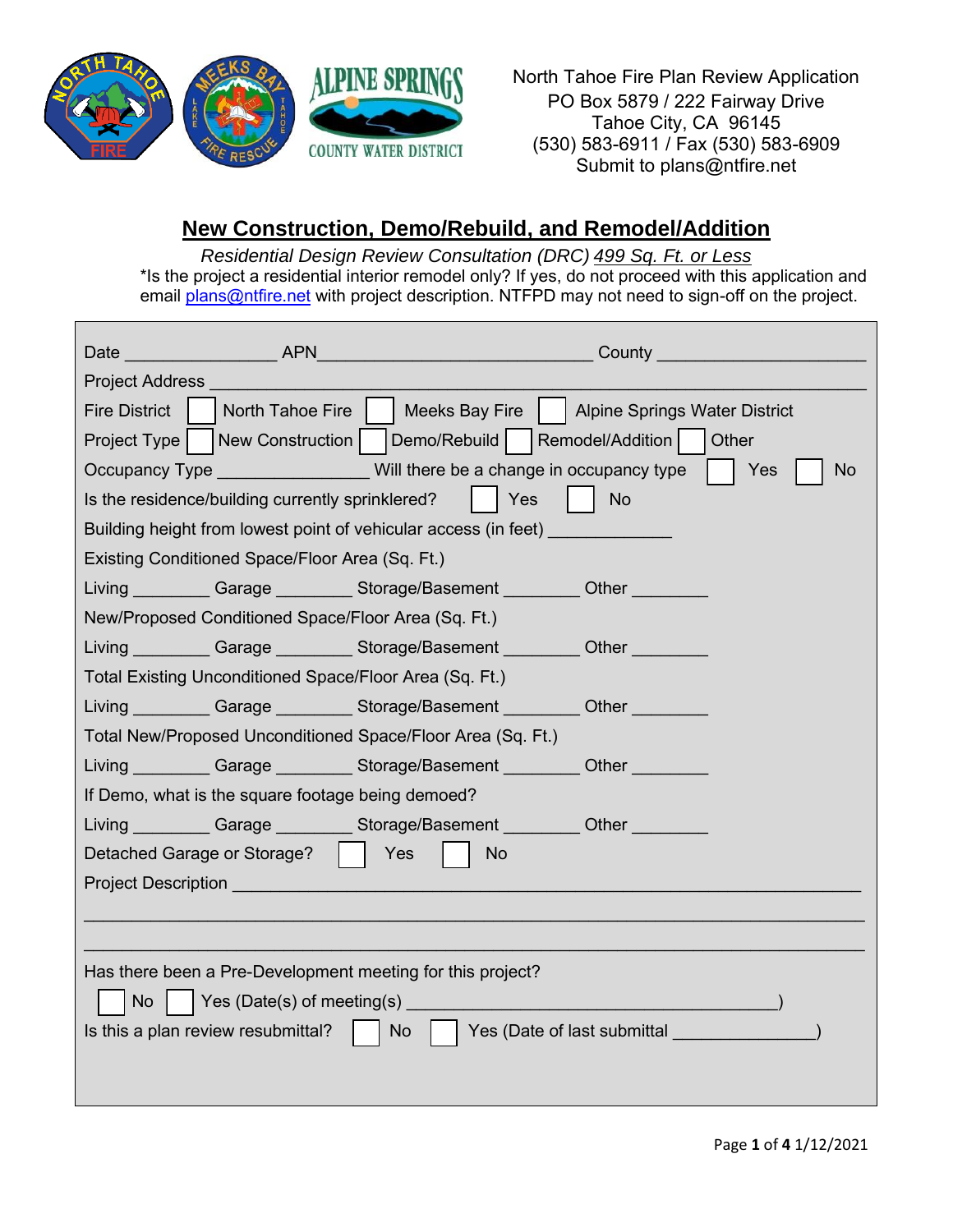| <b>General Contractor</b>                                                                                                                                                                                                                                                                        |  |  |
|--------------------------------------------------------------------------------------------------------------------------------------------------------------------------------------------------------------------------------------------------------------------------------------------------|--|--|
| Name                                                                                                                                                                                                                                                                                             |  |  |
|                                                                                                                                                                                                                                                                                                  |  |  |
| Email <u>Andreas and American and American and American and American and American and American and American and A</u>                                                                                                                                                                            |  |  |
| <b>Homeowner</b>                                                                                                                                                                                                                                                                                 |  |  |
|                                                                                                                                                                                                                                                                                                  |  |  |
| Email and the company of the company of the company of the company of the company of the company of the company                                                                                                                                                                                  |  |  |
| Mailing Address <b>Mailing Address Mailing Address <b>Mailing</b> Address <b>Mailing Address</b></b>                                                                                                                                                                                             |  |  |
| <b>Main Contact</b>                                                                                                                                                                                                                                                                              |  |  |
| Name                                                                                                                                                                                                                                                                                             |  |  |
| Phone Number _________________________________Email _____________________________                                                                                                                                                                                                                |  |  |
| <b>INCOMPLETE APPLICATIONS WILL NOT BE ACCEPTED</b>                                                                                                                                                                                                                                              |  |  |
| Review the statements below. Check the boxes once the statements have been reviewed.                                                                                                                                                                                                             |  |  |
| Plan review turnaround is 15-business days from the date plan review fees are paid. Do not contact<br>our office during the 15-business day review turnaround. Our staff will not respond to your inquiry.<br>Once your review is complete, our office will contact you via email.               |  |  |
| Alpine Springs County Water District Projects – Once this review is approved, a copy of the plans<br>will need to be provided to ASCWD for their records.                                                                                                                                        |  |  |
| Review the submittal requirements below. NTFPD is no longer able to approve plans with<br>conditions. If any of the requirements are missing, plans will not be approved and will be subject to<br>resubmittals and resubmittal fees. All resubmittals trigger a new 15 business day turnaround. |  |  |
| Step 1: Check the type of plan review that applies. Under the selected type, check the<br>requirements to ensure all are met prior to submitting.                                                                                                                                                |  |  |
| NTFPD/Placer Co. Review Submittal Requirements -                                                                                                                                                                                                                                                 |  |  |
| An approved LAR plan review by NTFPD/MBFPD.                                                                                                                                                                                                                                                      |  |  |
| A complete set of the construction plans stamped and signed by the design professional(s).                                                                                                                                                                                                       |  |  |
| Applicable building codes and standards must be noted on the cover sheet, including the<br>NTFPD Amended fire code.                                                                                                                                                                              |  |  |
| The county issued project permit number. If the permit issuance checklist is already issued,<br>include this with submittal. If not, you will be required to submit a copy to NTF once it is issued.                                                                                             |  |  |
| MBFPD/El Dorado Co. Review Submittal Requirements -                                                                                                                                                                                                                                              |  |  |
| An approved LAR plan review by NTFPD/MBFPD.                                                                                                                                                                                                                                                      |  |  |
| A complete set of the construction plans stamped and signed by the design professional(s).                                                                                                                                                                                                       |  |  |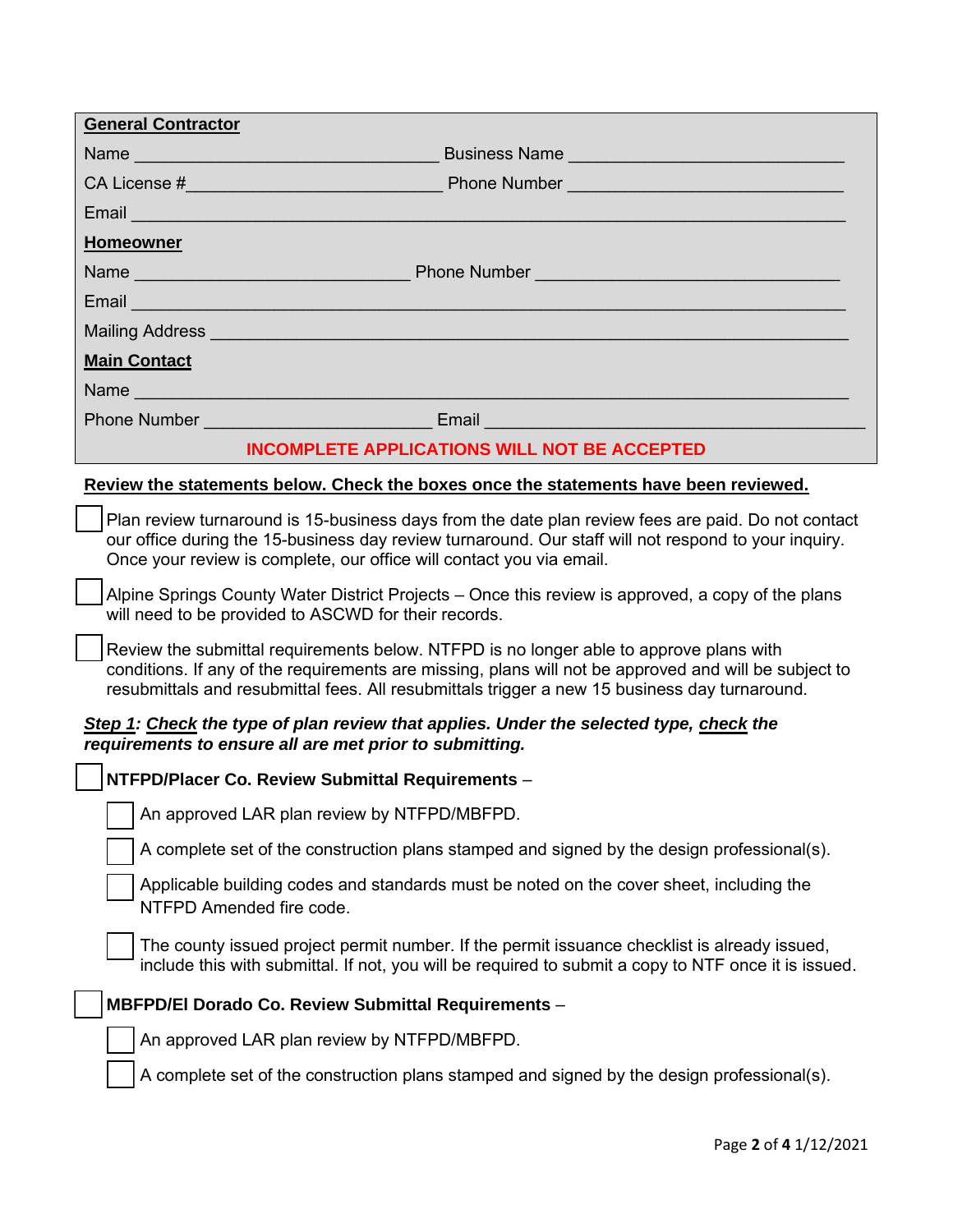Applicable building codes and standards must be noted on the cover sheet, including the MBFPD Amended fire code.



The county issued project permit number.

## *Step 2: Check the following requirements to ensure all are met prior to submitting.*  **The complete set of plans/submittal must include the following:**

| Building setbacks.                                                                                                                                                                                                                                                                                                                                                                                       |
|----------------------------------------------------------------------------------------------------------------------------------------------------------------------------------------------------------------------------------------------------------------------------------------------------------------------------------------------------------------------------------------------------------|
| Roof materials are CBC 7a compliant without wood shake or shingle.                                                                                                                                                                                                                                                                                                                                       |
| Gas meter location and protection requirement per NTFPD Fire Code.                                                                                                                                                                                                                                                                                                                                       |
| Location of electric meter and shunt trip device.                                                                                                                                                                                                                                                                                                                                                        |
| Other utility and secondary disconnects shall be identified.                                                                                                                                                                                                                                                                                                                                             |
| Driveway and gates meet California Fire Code Appendix D standard with fire apparatus access<br>and Knox Box (gate key) entry (If applicable).                                                                                                                                                                                                                                                            |
| Fire sprinklers – required for all new construction, all demo/rebuilds, and if there is an existing<br>sprinkler system in place.<br>> Remodel/Addition<br>Is the project adding 50% or more of the existing square footage? If yes, move on to<br>$\bullet$                                                                                                                                             |
| next question. If no, sprinklers are not required.                                                                                                                                                                                                                                                                                                                                                       |
| Does the new total square footage (existing plus new) equal 3600 sq. ft. or more? If yes,<br>$\bullet$<br>sprinklers are required. If no, sprinkler retrofit is not required.                                                                                                                                                                                                                            |
| A change in occupancy type may trigger sprinklers. If yes in change of occupancy,<br>٠<br>indicate this in project description.                                                                                                                                                                                                                                                                          |
| Location of Knox Box house key (If applicable).                                                                                                                                                                                                                                                                                                                                                          |
| Location of Smoke and Carbon Monoxide detectors and device cut sheets.                                                                                                                                                                                                                                                                                                                                   |
| Pre-Development Meeting Findings/Alternate Materials and Methods Request (If applicable).<br>$\mathbf{r}$ , $\mathbf{r}$ , $\mathbf{r}$ , $\mathbf{r}$ , $\mathbf{r}$ , $\mathbf{r}$ , $\mathbf{r}$ , $\mathbf{r}$ , $\mathbf{r}$ , $\mathbf{r}$ , $\mathbf{r}$ , $\mathbf{r}$ , $\mathbf{r}$ , $\mathbf{r}$ , $\mathbf{r}$ , $\mathbf{r}$ , $\mathbf{r}$ , $\mathbf{r}$ , $\mathbf{r}$ , $\mathbf{r}$ , |

Once the DRC is reviewed and approved, NTFPD/MBFPD will sign-off the workflow in the county's system and add any Fire flags/holds/notes that will be required for project final. This will allow for permit issuance from the county if their requirements have been met. Notify them when this reivew is approved.

## *Step 3:*

I hereby acknowledge that I have read the Fire District's requirements above for plan review. Furthermore, I acknowledge that if any of the requirements are not complied with, the plans/project will fail review and will be subject to resubmittals and resubmittal fees. By signing below, I am verifying that I have met the requirements for this submittal.

Signature the contract of the contract of the Date  $\Box$  Date  $\Box$  Date  $\Box$ 

*Review section below after plan review is complete.*